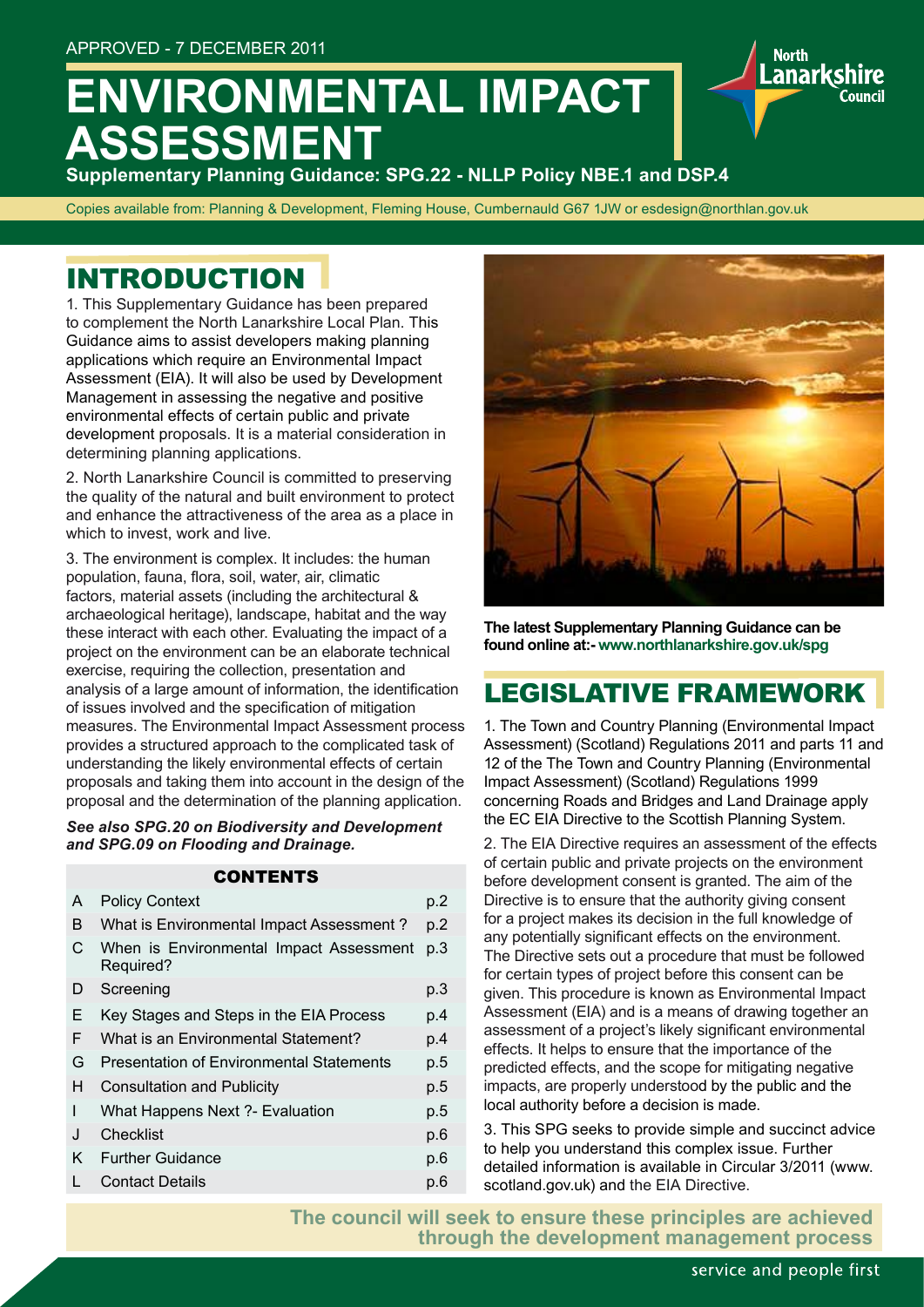

## A. POLICY CONTEXT

1. Scottish Planning Policy (SPP) is a statement of Scottish Government policy on land use planning. Planning is about where development should happen, where it should not and how it interacts with its surroundings. This involves promoting and facilitating development while protecting and enhancing the natural and built environment.

2. Landscape and natural heritage are sensitive to inappropriate development and planning authorities ensure that potential effects are considered when preparing development plans and deciding planning applications.

3. Scottish Planning Policy (SPP) stresses the importance of environmental quality. It identifies protecting and enhancing the urban and rural environment as key objectives of the planning system.

4. The Local Plan has four strategic policies that apply to all applications for planning permission. They deal with:-

- DSP.1 amount of development,
- DSP.2 location of development,
- DSP.3 the impact on communities and
- DSP.4 the quality of development.

Where applications relate to a particular place or particular type they will be further assessed for consistency with a topic policy as indicated on the Proposals Maps and any related Supplementary Planning Guidance (e.g. SPG.20 on Biodiversity).

### North Lanarkshire Local Plan

There are many good quality aspects to North Lanarkshire's natural and built environments. Protecting and enhancing those environmental assets is a Council priority. The following policies ensure the protection of the environment:

- **DSP.4** Quality of Development
- **NBE.1** Protecting the Natural and Built **Environment**
- **NBE.2** Promoting the Natural and Built **Environment**
- **NBE 3** Assessing Development in the Green Belt and Rural Investment Area.
- *see www.lanarkshire.com/nllocalplan/* <sup>2</sup>

## B. WHAT IS ENVIRONMENTAL IMPACT ASSESSMENT (EIA) ?

1. EIA is a systematic way of drawing together an assessment of a project's potential effects on the environment. This helps to ensure that the importance of the predicted effects and the scope for reducing any adverse effects are properly understood by the public and the planning authority before making a decision. Many of the procedures involved are required by law but the effectiveness of EIA relies on integrity and good practice.

2. One of the main purposes of EIA is to ensure that potentially significant environmental effects of proposed projects are avoided or reduced as far as possible or practicable. To minimise adverse effects consideration should be given to:-

- Locating the project so as not to effect environmentally sensitive locations
- **.** Using construction, operation & restoration methods or processes which reduce environmental effects.
- Designing the whole project carefully to avoid or minimise environmental impacts
- l Introducing specific measures into the project design, construction, decommissioning & restoration that will reduce or compensate for adverse effects.

3. The process rarely proceeds in a simple linear fashion. It is a continuous process of assessment and reassessment until the best environmental fit is achieved and/or environmental effects cannot be reduced further.



*Open cast coal mining*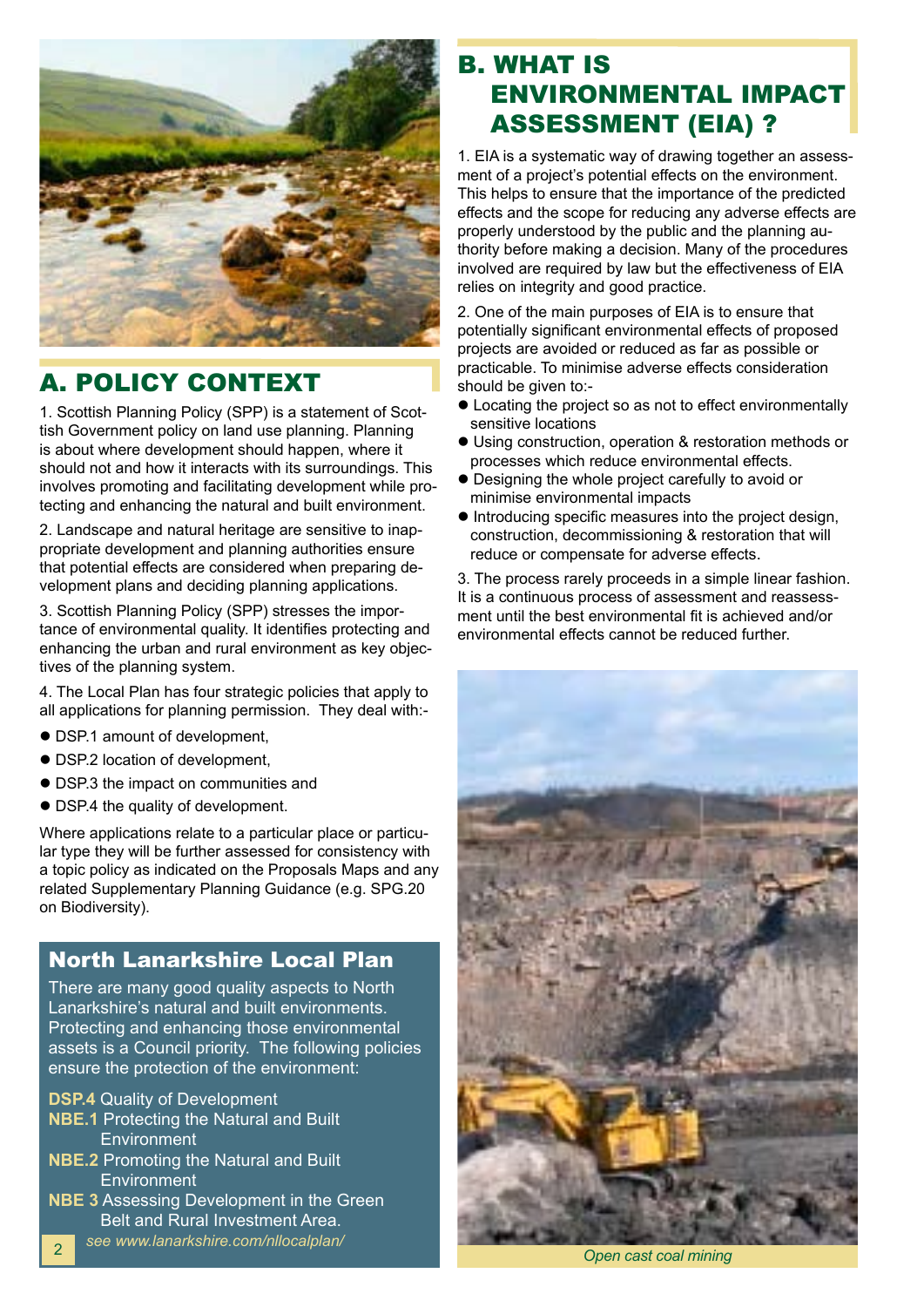### C. WHEN IS AN ENVIRONMENTAL IMPACT ASSESSMENT REQUIRED?

1. The Directive and Regulations relate to 'certain public and private projects' generally those which require some form of licence, permission, consent or other authorisation before they can proceed. The types of project for which an EIA is undertaken are typically complex, with a wide range of environmental effects. They often occupy extensive sites and are in sensitive locations. They are also likely to raise issues which are not always easy to resolve and often attract contentious representations. For such projects Environmental Impact Assessment provides a systematic approach to obtaining and considering environmental information.

### Schedule 1 Project - EIA always required

2. Determining if a project is subject to the EIA process depends entirely on whether it is of a kind described in the Regulations issued by the Scottish Government to ensure compliance with the EC Directives on EIA. EIA is always required for a Schedule 1 project which by its nature or scale is likely to have significant environmental effects. These include projects relating to crude oil refineries, power stations, reprocessing of nuclear fuel, metal production, processes relating to asbestos, production of chemicals, construction of major road, rail, airport and port projects, waste disposal installations, dams, pipelines, intensive poultry and pig rearing, pulp and paper production, quarries and open-cast mining. The 2011 Regulations now include sites for the storage of carbon dioxide, installations for the capture of carbon dioxide streams for geological storage and associated transportation pipelines. For a more comprehensive and detailed list see PAN 58, Annex 1. (PAN 58 to be updated in 2011)

### Schedule 2 Project - EIA may be required

3. EIA is only required for Schedule 2 projects if it is judged to have significant environmental effects. Schedule 2 projects include agriculture and aquaculture, extractive industries, energy industry, production and processing of metals, mineral industry, chemical industry (unless included in Schedule 1), food industry, textile, leather, wood and paper industries, rubber industry, infrastructure projects, tourism and leisure. For a more comprehensive and detailed list see PAN 58, Annex 2.

4. The wording of the EIA Directive should be interpreted widely. The fact that a particular type of development is not listed specifically within one of the categories of projects in the Directive or the EIA Regulations does not imply that it is exempt. The categories of projects are illustrative, not exhaustive. They should be read in a way that favours the application of the Directive, rather than avoiding its effects. Further advice is available from the Council's Development Management Teams. Assessments may also be required if



*Energy from Waste Plant on Isle of Man*

## D. SCREENING

1. Planning Authorities have a statutory duty to consider whether any project, which they may be responsible for authorising, is a project that should be subject to the EIA process. This involves checking whether the project falls within the classes of project in Schedules 1 or 2 of the Regulations (or Annexes I or II of the Directives) and, if in Schedule 2, whether it would be likely to have significant effects on the environment. Where an EIA is required, the authority must provide a written statement (screening opinion) giving full reasons for its decision.

2. A Screening Direction can be requested from the Scottish Ministers by the proposer if he / she disputes the need for EIA or a screening opinion is not adopted within the required period. Under the 2011 Regulations, any person may ask the Scottish Ministers to make a screening direction. The Scottish Ministers may determine that an EIA is required for a planning application that has been called-in for their determination or is before them on appeal. The Scottish Ministers may also direct that EIA is required at any stage prior to the granting of consent for a particular project. For further guidance see PAN 58 paras. 35-37 & Circular 3/2011 paras. 69-70**.**

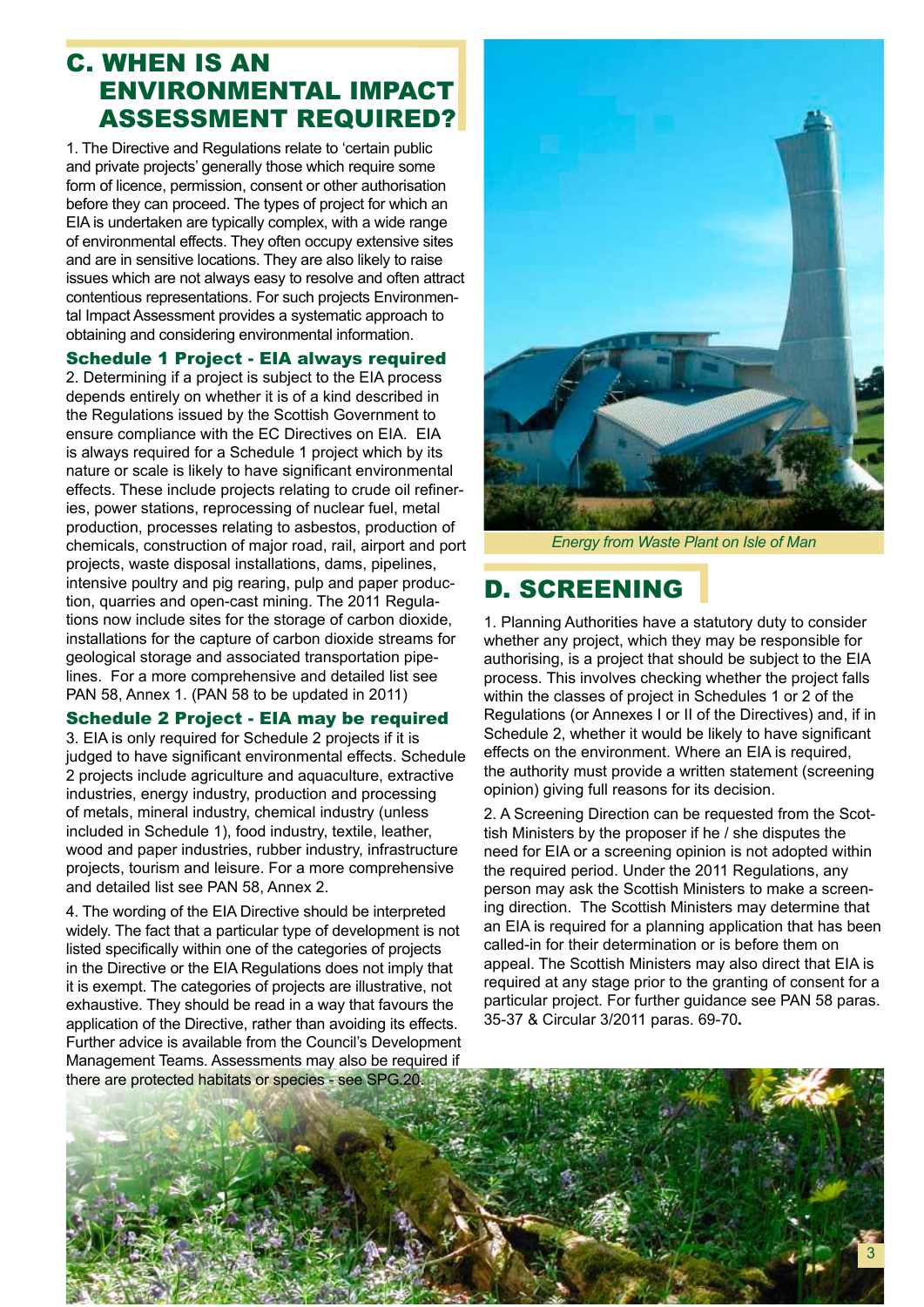## E. KEY STAGES AND STEPS IN THE EIA PROCESS

| <b>Key Stage</b>                                                                                                         | <b>Issues to be considered</b>                                                                                                                                                                                                                                                                                                                                                                               |  |  |
|--------------------------------------------------------------------------------------------------------------------------|--------------------------------------------------------------------------------------------------------------------------------------------------------------------------------------------------------------------------------------------------------------------------------------------------------------------------------------------------------------------------------------------------------------|--|--|
| <b>STAGE 1</b><br>Before submission of the<br><b>Environmental Statement</b>                                             | Deciding whether EIA is required (screening)<br>Requiring submission of an Environmental Statement<br>Preliminary contact and liaison<br>Scoping the Environmental Statement *<br>Information collection<br>Describing baseline environmental impacts<br>Assessing the significance of impacts<br>Mitigation measures and enhancement<br>Presenting environmental information in the Environmental Statement |  |  |
| <b>STAGE 2</b><br><b>Submission of Environmental</b><br>Statement & Consideration of<br><b>Environmental Information</b> | Submission of Environmental Statement & project application<br>$\bullet$<br>Consultation & publicity<br>$\bullet$<br>Requiring more information<br>$\bullet$<br>Modification to the project<br>$\bullet$<br>Considering environmental information<br>$\bullet$                                                                                                                                               |  |  |
| <b>STAGE 3</b><br>Making the Decision                                                                                    | Making the decision<br>$\bullet$<br>Guaranteeing compliance                                                                                                                                                                                                                                                                                                                                                  |  |  |
| <b>STAGE 4</b><br>Implementation                                                                                         | Implementation of mitigation & compensation measures<br>$\bullet$<br>Monitoring<br>Review, reporting, reassessment and remedial measures                                                                                                                                                                                                                                                                     |  |  |
| <b>STAGE 5</b><br>Mitigation                                                                                             | In the EIA process it will be necessary to consider five potentially distinct<br>kinds of counter-acting measures for the effects of a project on the<br>environment as follows:<br>Avoidance<br>Cancellation<br>Reduction<br>Remedial / compensatory<br>Enhancement / Net beneficial                                                                                                                        |  |  |
| Further detailed information and advice is available in Planning Advice Note (PAN) 58.                                   |                                                                                                                                                                                                                                                                                                                                                                                                              |  |  |

**\*** An extremely important exercise to identify key issues for the EIA before detailed studies can commence. This process can avoid excessive detail and omission of important issues and help the EIA process to focus only on key issues.

## F. WHAT IS AN ENVIRONMENTAL STATEMENT ?

1. An Environmental Statement (ES) is an essential part of the EIA process. The Environmental Statement is the report produced by, or on behalf of and at the expense of the developer. The ES must be submitted with the planning application and embraces the initial elements of the EIA process:

- **•** Gathering environmental information
- Describing the project
- Predicting and describing the environmental effects of the project
- Defining ways of avoiding, reducing or compensating for the adverse effects

2. An Environmental Statement (ES) should:

- be a 'stand-alone' and complete document (though not necessarily a single volume)
- provide enough detail to allow consultees & the planning authority to form an independent judgement
- be unbiased, neither advocating the project nor attempting to serve public relations purposes
- avoid technical discussion and terminology except when absolutely necessary, e.g. in relation to noise or air quality
- l Include a Non-Technical Summary setting out the main findings of the ES in accessible plain English.

3. Essentially the Environmental Statement provides a focus for the EIA process by setting out all of the relevant information on which the public and consultees may then comment and the planning authority must then take into account in making the decision.

4. The responsibility for carrying out the studies for the ES and reporting the findings is placed on the developer, although there are statutory responsibilities for the public bodies to make available the relevant information which they hold. The Regulations require the developer to include alternatives which have been considered.

5. Environmental Statements must be submitted for Schedule 1 projects. However if it is a Schedule 2 project, the developer can, either submit an ES with the planning application, in which case the EIA process is initiated, or request a screening opinion from the Planning Authority to determine if EIA is necessary. It should not be assumed that conformity with a development plan rules out the need for an EIA. The more environmentally sensitive the location, the more likely it is that the effects of a project will be significant and will require EIA.

6. The 2011 Regulations 14 and 15 enable a person to seek an opinion from the planning authority ('a scoping opinion') on the information to be included in an environmental statement.

4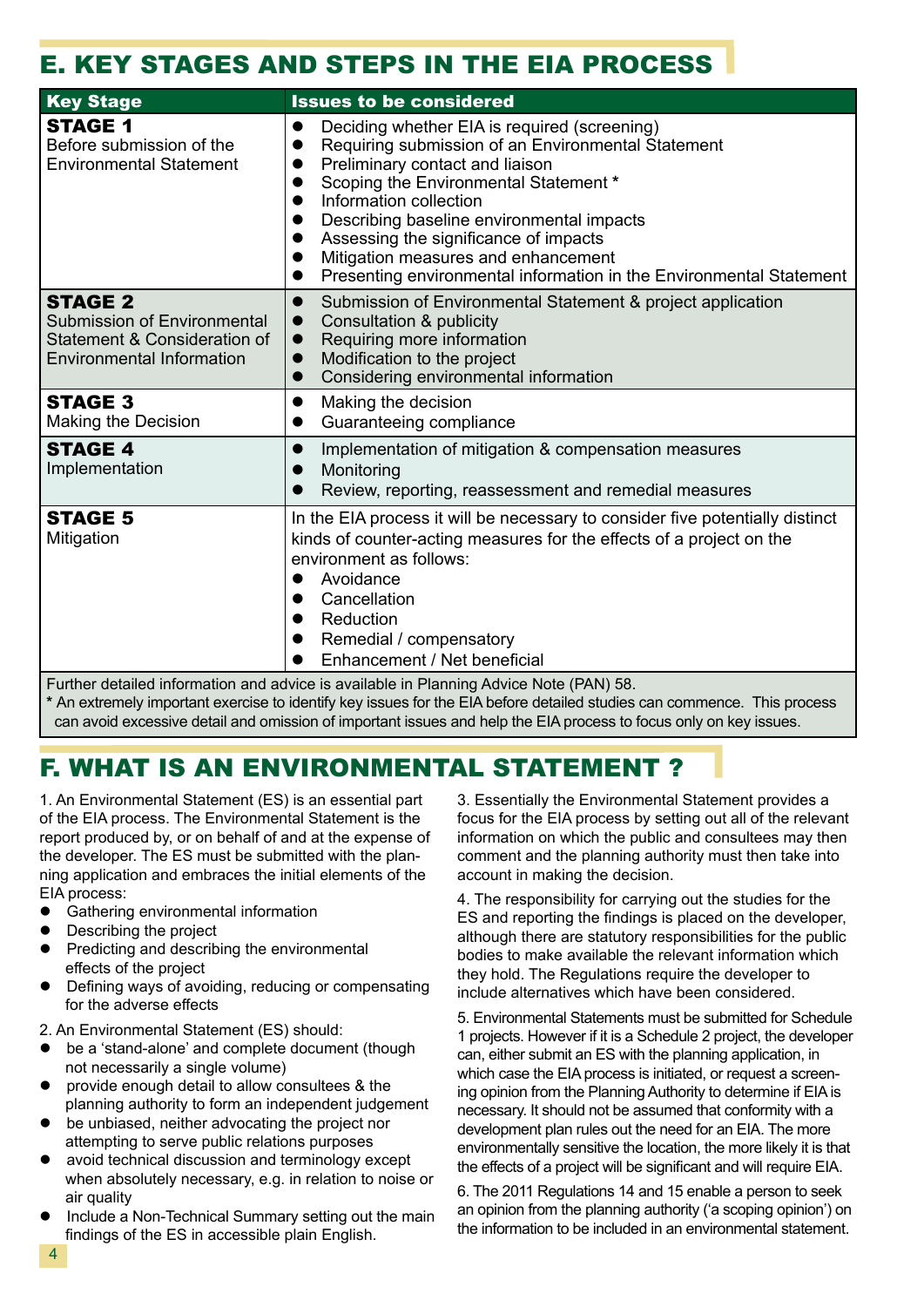

The EIA process - biodiversity considerations

### G. PRESENTATION OF ENVIRONMENTAL STATEMENTS

1. Environmental Statements should be:

- adequate for the purpose but succinct & not over-detailed
- clear & understandable
- consistent in content & presentation across issues
- $\bullet$  well presented with effective use of maps, diagrams, charts, drawings, illustrations, photographs, sketches, photo montages, tables & matrices to reduce text & explain complex issues. With summaries & key conclusions highlighted
- scientifically sound, but with the minimum use of scientific & technical language, with glossaries & the use of common names for species & an annex for scientific nomenclature wherever possible
- inclusive source of data to allow readers to interpret this for themselves but with detailed information in appendices or separate volumes to avoid cluttering the main text of the assessment
- $\bullet$  logical in its structure, presenting a clear description of the project baseline information, prediction of effect and their significance, before mitigation measures, and then describing the mitigation measures and the residual effects of the project (including their significance) taking mitigation into account
- free standing and not reliant on key information in another document especially if that document is not publicly available
- based wherever possible on standard methods or other forms of presentation that will be familiar at least to other specialists or professionals advising the Competent Authority

## H. CONSULTATION AND **PUBLICITY**

1. The following statutory consultees must be consulted on the Environmental Statement (ES). This procedure is undertaken by the Planning Authority.

- Adjacent planning authorities whose area may be affected
- **Scottish Natural Heritage**
- $\bullet$  SFPA
- Scottish Water
- The Health & Safety Executive (but not for roads EIA)
- **The Scottish Ministers (Historic Scotland)**
- $\bullet$  Other bodies designated by statutory provision as having specific environmental responsibilities & which the relevant planning authority or the Scottish Ministers consider are likely to have an interest in the application.

2. Every Environmental Statement must be accessible to the public and is placed on deposit in the planning authority's office for at least 4 weeks & advertised by notices in newspapers (both the Edinburgh Gazette and the newspaper circulating in the locality where the development is situated) to enable public to make representations about the project and its environmental effects and to comment on the ES. Neighbouring owners/ occupiers/lessees are also notified of the ES. For further guidance see Guidance PAN 58 paras 26-27.

3. Trans-boundary Environmental Effects Guidance on the Government's procedures for trans-boundary EIA are given in paras 132-134 of Circular 3/2011 & Statutory requirements are in Regs 40-41 of the principal regulations.



## I. WHAT HAPPENS NEXT? - EVALUATION

1. The Environmental Statement is the most visible part of the whole EIA process and should be the main source of environmental information available to the planning authority.

2. Evaluation involves not only reviewing the information & analysis in the ES but also considering representations from consultees and the public, plus information provided by the Council's own specialists and the expertise of the planning officers. Evaluation involves re-interpretation and reconsideration in the light of the representations, to the point where the planning authority has sufficient confidence in the nature of the likely impacts and the necessary mitigation to determine the application and attach any conditions.

3. As this procedure progresses new issues which emerge have to be pursued in more depth with the developer. Developers can minimise this by undertaking a thorough scoping exercise and providing a good Environmental Statement. 5